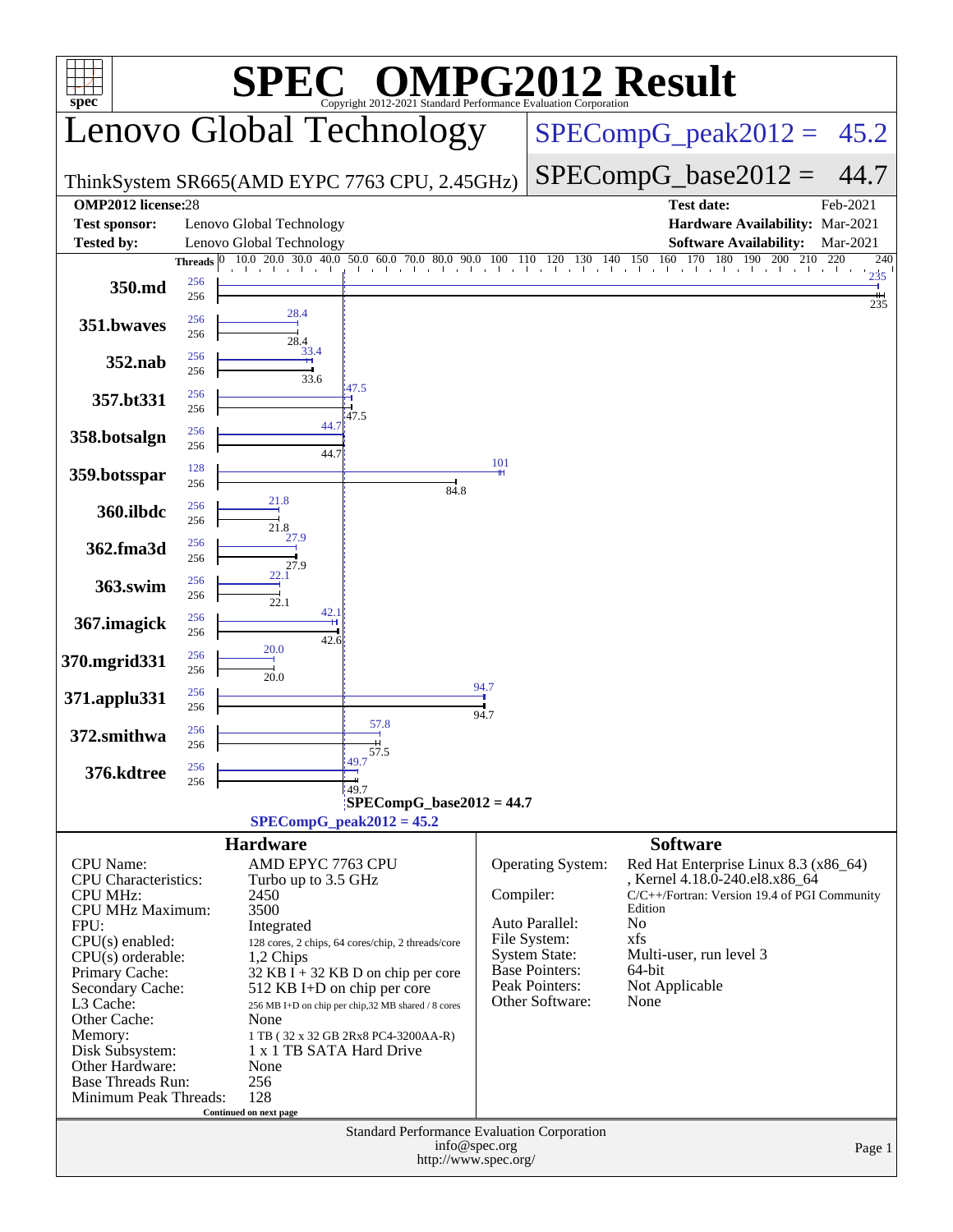

## Lenovo Global Technology

## $SPECompG_peak2012 = 45.2$  $SPECompG_peak2012 = 45.2$

ThinkSystem SR665(AMD EYPC 7763 CPU, 2.45GHz)

 $SPECompG_base2012 = 44.7$  $SPECompG_base2012 = 44.7$ 

### **[OMP2012 license:](http://www.spec.org/auto/omp2012/Docs/result-fields.html#OMP2012license)**28 **[Test date:](http://www.spec.org/auto/omp2012/Docs/result-fields.html#Testdate)** Feb-2021

**[Test sponsor:](http://www.spec.org/auto/omp2012/Docs/result-fields.html#Testsponsor)** Lenovo Global Technology **[Hardware Availability:](http://www.spec.org/auto/omp2012/Docs/result-fields.html#HardwareAvailability)** Mar-2021

**[Tested by:](http://www.spec.org/auto/omp2012/Docs/result-fields.html#Testedby)** Lenovo Global Technology **[Software Availability:](http://www.spec.org/auto/omp2012/Docs/result-fields.html#SoftwareAvailability)** Mar-2021

[Maximum Peak Threads:](http://www.spec.org/auto/omp2012/Docs/result-fields.html#MaximumPeakThreads) 256

**[Results Table](http://www.spec.org/auto/omp2012/Docs/result-fields.html#ResultsTable)**

|                                                                                                                                                                                                                                                                                                                                                                                                                                                                                                                                                                                                                                                                                                                                                                                                                                                                                                                                                                                                                                                                                                                                                     |                 |      |       |             |       | RUDUIW TUDIC                                       |                        |             |                                                                                                          |              |                |              |                |              |
|-----------------------------------------------------------------------------------------------------------------------------------------------------------------------------------------------------------------------------------------------------------------------------------------------------------------------------------------------------------------------------------------------------------------------------------------------------------------------------------------------------------------------------------------------------------------------------------------------------------------------------------------------------------------------------------------------------------------------------------------------------------------------------------------------------------------------------------------------------------------------------------------------------------------------------------------------------------------------------------------------------------------------------------------------------------------------------------------------------------------------------------------------------|-----------------|------|-------|-------------|-------|----------------------------------------------------|------------------------|-------------|----------------------------------------------------------------------------------------------------------|--------------|----------------|--------------|----------------|--------------|
|                                                                                                                                                                                                                                                                                                                                                                                                                                                                                                                                                                                                                                                                                                                                                                                                                                                                                                                                                                                                                                                                                                                                                     |                 |      |       | <b>Base</b> |       |                                                    |                        | <b>Peak</b> |                                                                                                          |              |                |              |                |              |
| <b>Benchmark</b>                                                                                                                                                                                                                                                                                                                                                                                                                                                                                                                                                                                                                                                                                                                                                                                                                                                                                                                                                                                                                                                                                                                                    | Threads Seconds |      | Ratio | Seconds     | Ratio | Seconds                                            | Ratio                  |             | <b>Threads Seconds</b>                                                                                   | <b>Ratio</b> | <b>Seconds</b> | <b>Ratio</b> | <b>Seconds</b> | <b>Ratio</b> |
| 350.md                                                                                                                                                                                                                                                                                                                                                                                                                                                                                                                                                                                                                                                                                                                                                                                                                                                                                                                                                                                                                                                                                                                                              | 256             | 19.5 | 237   | 19.7        | 235   | 19.8                                               | 234                    | 256         | 19.7                                                                                                     | 235          | 19.7           | 235          | 19.7           | 235          |
| 351.bwaves                                                                                                                                                                                                                                                                                                                                                                                                                                                                                                                                                                                                                                                                                                                                                                                                                                                                                                                                                                                                                                                                                                                                          | 256             | 160  | 28.4  | 159         | 28.4  | 159                                                | 28.4                   | 256         | <b>159</b>                                                                                               | 28.4         | 160            | 28.3         | 159            | 28.4         |
| $352$ .nab                                                                                                                                                                                                                                                                                                                                                                                                                                                                                                                                                                                                                                                                                                                                                                                                                                                                                                                                                                                                                                                                                                                                          | 256             | 117  | 33.3  | 116         | 33.6  | 114                                                | 34.1                   | 256         | 116                                                                                                      | 33.6         | <b>116</b>     | 33.4         | 123            | 31.7         |
| 357.bt331                                                                                                                                                                                                                                                                                                                                                                                                                                                                                                                                                                                                                                                                                                                                                                                                                                                                                                                                                                                                                                                                                                                                           | 256             | 99.7 | 47.5  | 99.5        | 47.6  | 99.9                                               | 47.5                   | 256         | 99.8                                                                                                     | 47.5         | 100            | 47.4         | 99.6           | 47.6         |
| 358.botsalgn                                                                                                                                                                                                                                                                                                                                                                                                                                                                                                                                                                                                                                                                                                                                                                                                                                                                                                                                                                                                                                                                                                                                        | 256             | 97.3 | 44.7  | 97.2        | 44.7  | 97.2                                               | 44.8                   | 256         | 97.3                                                                                                     | 44.7         | 97.3           | 44.7         | 97.2           | 44.7         |
| 359.botsspar                                                                                                                                                                                                                                                                                                                                                                                                                                                                                                                                                                                                                                                                                                                                                                                                                                                                                                                                                                                                                                                                                                                                        | 256             | 61.9 | 84.8  | 61.9        | 84.8  | 62.1                                               | 84.6                   | 128         | 52.2                                                                                                     | 101          | 52.5           | 100          | 51.6           | 102          |
| $360$ .ilbdc                                                                                                                                                                                                                                                                                                                                                                                                                                                                                                                                                                                                                                                                                                                                                                                                                                                                                                                                                                                                                                                                                                                                        | 256             | 163  | 21.8  | 164         | 21.8  | 163                                                | 21.8                   | 256         | 163                                                                                                      | 21.8         | 163            | <b>21.8</b>  | 163            | 21.8         |
| 362.fma3d                                                                                                                                                                                                                                                                                                                                                                                                                                                                                                                                                                                                                                                                                                                                                                                                                                                                                                                                                                                                                                                                                                                                           | 256             | 136  | 27.9  | 137         | 27.7  | 135                                                | 28.2                   | 256         | 136                                                                                                      | 27.9         | <u>136</u>     | 27.9         | 137            | 27.8         |
| $363$ .swim                                                                                                                                                                                                                                                                                                                                                                                                                                                                                                                                                                                                                                                                                                                                                                                                                                                                                                                                                                                                                                                                                                                                         | 256             | 205  | 22.1  | 205         | 22.1  | 205                                                | 22.1                   | 256         | 205                                                                                                      | 22.1         | 205            | 22.1         | 205            | 22.1         |
| 367.imagick                                                                                                                                                                                                                                                                                                                                                                                                                                                                                                                                                                                                                                                                                                                                                                                                                                                                                                                                                                                                                                                                                                                                         | 256             | 166  | 42.4  | 163         | 43.2  | 165                                                | 42.6                   | 256         | 166                                                                                                      | 42.4         | 167            | 42.1         | 172            | 40.8         |
| 370.mgrid331                                                                                                                                                                                                                                                                                                                                                                                                                                                                                                                                                                                                                                                                                                                                                                                                                                                                                                                                                                                                                                                                                                                                        | 256             | 220  | 20.0  | 221         | 20.0  | 221                                                | <b>20.0</b>            | 256         | 221                                                                                                      | 20.0         | 220            | 20.1         | 221            | 20.0         |
| 371.applu331                                                                                                                                                                                                                                                                                                                                                                                                                                                                                                                                                                                                                                                                                                                                                                                                                                                                                                                                                                                                                                                                                                                                        | 256             | 64.1 | 94.5  | 63.8        | 94.9  | 64.0                                               | 94.7                   | 256         | 64.1                                                                                                     | 94.5         | 63.8           | 94.9         | 64.0           | 94.7         |
| 372.smithwa                                                                                                                                                                                                                                                                                                                                                                                                                                                                                                                                                                                                                                                                                                                                                                                                                                                                                                                                                                                                                                                                                                                                         | 256             | 92.8 | 57.7  | 95.5        | 56.1  | 93.2                                               | 57.5                   | 256         | 92.8                                                                                                     | 57.8         | 92.8           | 57.8         | 93.1           | 57.6         |
| 376.kdtree                                                                                                                                                                                                                                                                                                                                                                                                                                                                                                                                                                                                                                                                                                                                                                                                                                                                                                                                                                                                                                                                                                                                          | 256             | 90.5 | 49.7  | 90.4        | 49.8  | 91.8                                               | 49.0                   | 256         | 90.4                                                                                                     | 49.8         | 90.6           | 49.7         | 90.5           | 49.7         |
|                                                                                                                                                                                                                                                                                                                                                                                                                                                                                                                                                                                                                                                                                                                                                                                                                                                                                                                                                                                                                                                                                                                                                     |                 |      |       |             |       |                                                    |                        |             | Results appear in the order in which they were run. Bold underlined text indicates a median measurement. |              |                |              |                |              |
| Sysinfo program /home/omp2012/Docs/sysinfo<br>Revision 563 of 2016-06-10 (097295389cf6073d8c3b03fa376740a5)<br>running on SR665_SPEComp Mon Feb 22 04:52:32 2021<br>This section contains SUT (System Under Test) info as seen by<br>some common utilities.<br>To remove or add to this section, see:<br>http://www.spec.org/omp2012/Docs/config.html#sysinfo<br>From /proc/cpuinfo<br>model name : AMD EPYC 7763 64-Core Processor<br>2 "physical id"s (chips)<br>256 "processors"<br>cores, siblings (Caution: counting these is hw and system dependent.<br>The<br>following excerpts from /proc/cpuinfo might not be reliable. Use with<br>caution.)<br>cpu cores $: 64$<br>siblings : 128<br>physical 0: cores 0 1<br>$\overline{c}$<br>3 4 5 6 7 8 9 10 11 12 13 14 15 16 17 18 19 20 21<br>22 23 24 25 26 27 28 29 30 31 32 33 34 35 36 37 38 39 40 41 42 43 44 45 46<br>47 48 49 50 51 52 53 54 55 56 57 58 59 60 61 62 63<br>physical 1: cores 0 1 2 3 4 5 6 7 8 9 10 11 12 13 14 15 16 17 18 19 20 21<br>22 23 24 25 26 27 28 29 30 31 32 33 34 35 36 37 38 39 40 41 42 43 44 45 46<br>47 48 49 50 51 52 53 54 55 56 57 58 59 60 61 62 63 |                 |      |       |             |       |                                                    |                        |             |                                                                                                          |              |                |              |                |              |
|                                                                                                                                                                                                                                                                                                                                                                                                                                                                                                                                                                                                                                                                                                                                                                                                                                                                                                                                                                                                                                                                                                                                                     |                 |      |       |             |       | <b>Standard Performance Evaluation Corporation</b> | Continued on next page |             |                                                                                                          |              |                |              |                |              |
|                                                                                                                                                                                                                                                                                                                                                                                                                                                                                                                                                                                                                                                                                                                                                                                                                                                                                                                                                                                                                                                                                                                                                     |                 |      |       |             |       |                                                    | info@spec.org          |             |                                                                                                          |              |                |              |                | Page 2       |

<http://www.spec.org/>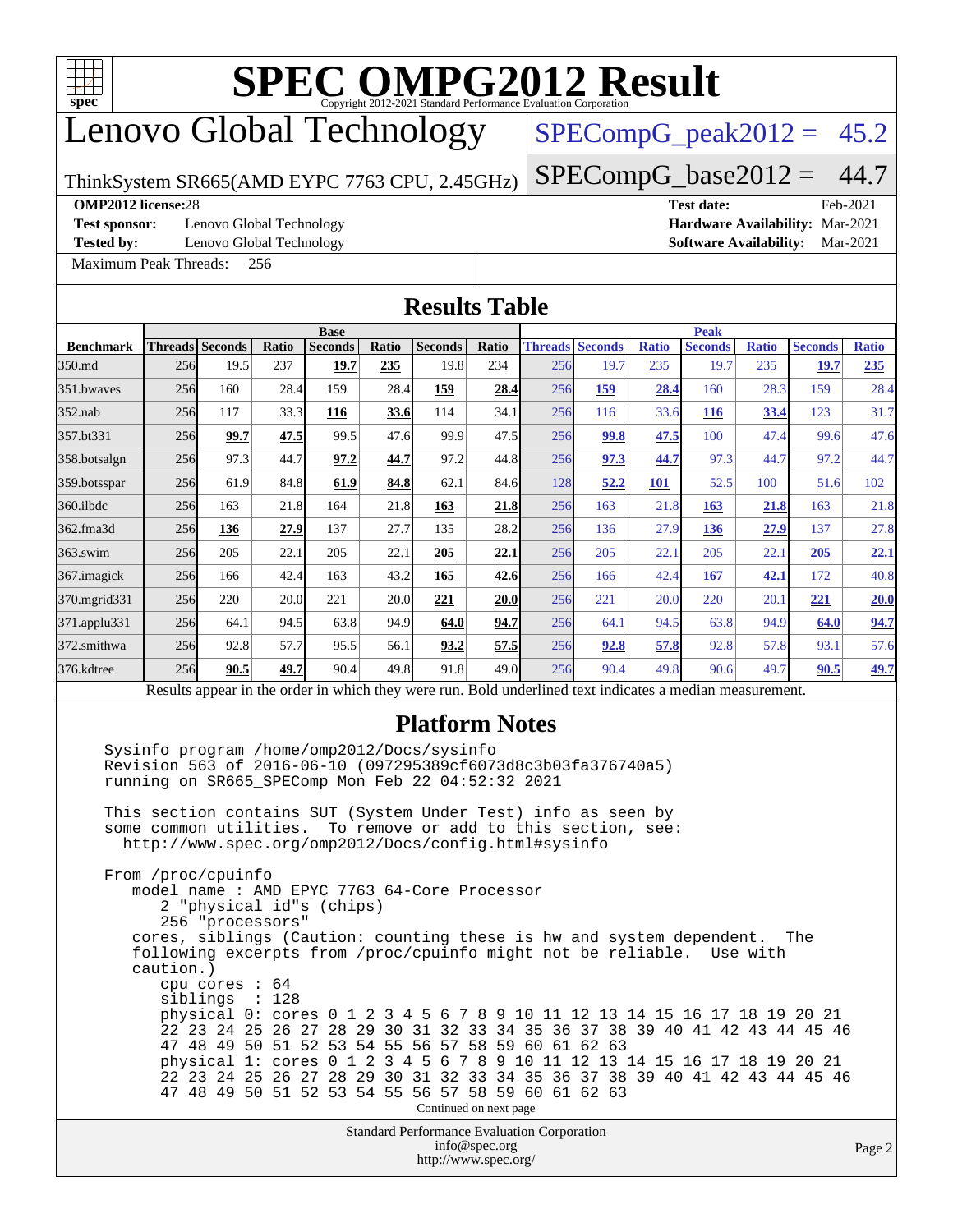

Lenovo Global Technology

 $SPECompG_peak2012 = 45.2$  $SPECompG_peak2012 = 45.2$ 

ThinkSystem SR665(AMD EYPC 7763 CPU, 2.45GHz)

 $SPECompG_base2012 = 44.7$  $SPECompG_base2012 = 44.7$ **[OMP2012 license:](http://www.spec.org/auto/omp2012/Docs/result-fields.html#OMP2012license)**28 **[Test date:](http://www.spec.org/auto/omp2012/Docs/result-fields.html#Testdate)** Feb-2021

**[Test sponsor:](http://www.spec.org/auto/omp2012/Docs/result-fields.html#Testsponsor)** Lenovo Global Technology **[Hardware Availability:](http://www.spec.org/auto/omp2012/Docs/result-fields.html#HardwareAvailability)** Mar-2021 **[Tested by:](http://www.spec.org/auto/omp2012/Docs/result-fields.html#Testedby)** Lenovo Global Technology **[Software Availability:](http://www.spec.org/auto/omp2012/Docs/result-fields.html#SoftwareAvailability)** Mar-2021

## **[Platform Notes \(Continued\)](http://www.spec.org/auto/omp2012/Docs/result-fields.html#PlatformNotes)**

cache size : 512 KB

 From /proc/meminfo MemTotal: 1056386180 kB<br>HugePages Total: 0 HugePages\_Total: 0<br>Hugepagesize: 2048 kB Hugepagesize: From /etc/\*release\* /etc/\*version\* os-release:

 NAME="Red Hat Enterprise Linux" VERSION="8.3 (Ootpa)" ID="rhel" ID\_LIKE="fedora"

 VERSION\_ID="8.3" PLATFORM\_ID="platform:el8" PRETTY\_NAME="Red Hat Enterprise Linux 8.3 (Ootpa)" ANSI\_COLOR="0;31" redhat-release: Red Hat Enterprise Linux release 8.3 (Ootpa) system-release: Red Hat Enterprise Linux release 8.3 (Ootpa) system-release-cpe: cpe:/o:redhat:enterprise\_linux:8.3:ga

### uname -a:

 Linux SR665\_SPEComp 4.18.0-240.el8.x86\_64 #1 SMP Wed Sep 23 05:13:10 EDT 2020 x86\_64 x86\_64 x86\_64 GNU/Linux

run-level 3 Feb 22 04:51

SPEC is set to: /home/omp2012<br>Filesystem Type Type Size Used Avail Use% Mounted on /dev/mapper/rhel-home xfs 819G 135G 684G 17% /home Additional information from dmidecode:

 Warning: Use caution when you interpret this section. The 'dmidecode' program reads system data which is "intended to allow hardware to be accurately determined", but the intent may not be met, as there are frequent changes to hardware, firmware, and the "DMTF SMBIOS" standard.

 BIOS Lenovo D8E113Y-2.00 01/20/2021 Memory: 32x Samsung M393A4G43AB3-CWE 32 GB 2 rank 3200 MT/s

(End of data from sysinfo program)

### **[General Notes](http://www.spec.org/auto/omp2012/Docs/result-fields.html#GeneralNotes)**

```
==============================================
General OMP Library Settings
ENV_KMP_AFFINITY=granularity=fine,proclist=[0-15,16-31,32-47,48-63,64-79,
 80-95,96-111,112-127,128-143,144-159,160-175,176-191,192-207,208-223,
    224-239,240-255],explicit
```
Continued on next page

Standard Performance Evaluation Corporation [info@spec.org](mailto:info@spec.org) <http://www.spec.org/>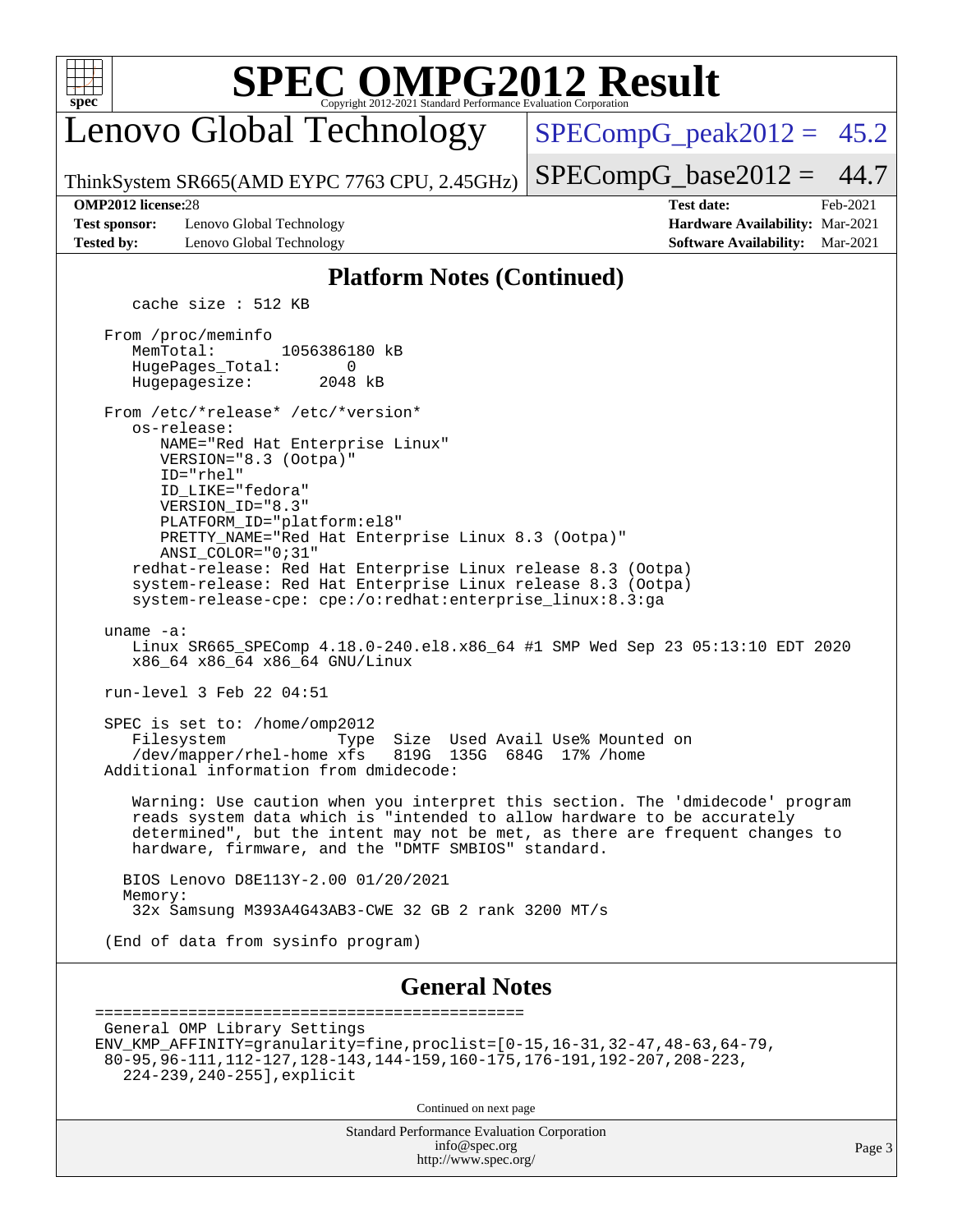

Lenovo Global Technology

 $SPECompG_peak2012 = 45.2$  $SPECompG_peak2012 = 45.2$ 

 $SPECompG_base2012 = 44.7$  $SPECompG_base2012 = 44.7$ 

ThinkSystem SR665(AMD EYPC 7763 CPU, 2.45GHz)

**[Test sponsor:](http://www.spec.org/auto/omp2012/Docs/result-fields.html#Testsponsor)** Lenovo Global Technology **[Hardware Availability:](http://www.spec.org/auto/omp2012/Docs/result-fields.html#HardwareAvailability)** Mar-2021 **[Tested by:](http://www.spec.org/auto/omp2012/Docs/result-fields.html#Testedby)** Lenovo Global Technology **[Software Availability:](http://www.spec.org/auto/omp2012/Docs/result-fields.html#SoftwareAvailability)** Mar-2021

**[OMP2012 license:](http://www.spec.org/auto/omp2012/Docs/result-fields.html#OMP2012license)**28 **[Test date:](http://www.spec.org/auto/omp2012/Docs/result-fields.html#Testdate)** Feb-2021

### **[General Notes \(Continued\)](http://www.spec.org/auto/omp2012/Docs/result-fields.html#GeneralNotes)**

 ENV\_OMP\_THREADS = 256 ENV\_KMP\_STACKSIZE = 256M ENV\_KMP\_BLOCKTIME = infinite ENV\_KMP\_LIBRARY = turnaround  $END\_OMP\_DYNAMIC$  =  $FALSE$  ENV\_OMP\_NESTED = FALSE ENV\_OMP\_SCHEDULE = static ============================================== BIOS Setting notes: ------------------- Choose Operating Mode set to Maximum Performance and changed to Customer Mode CPPC set as Disable ACPI SRAT L3 Cache as NUMA Domain set as Enabled SOC P-State set as P0 ============================================ Yes: The test sponsor attests, as of date of publication, the CVE-2017-5754 (Meltdown) is mitigated in the system as tested and documented. Yes: The test sponsor attests, as of date of publication, the CVE-2017-5753 (Spectre variant 1) is mitigated in the system as tested and documented. Yes: The test sponsor attests, as of date of publication, that CVE-2017-5754 (Spectre variant 2) is mitigated in the system as tested and documented. ============================================= OS tunning: ulimit -s unlimited ============================================= Peak config: 359.botsspar:peak threads=128 371.applu331:peak threads=128 =============================================

**[Base Compiler Invocation](http://www.spec.org/auto/omp2012/Docs/result-fields.html#BaseCompilerInvocation)**

[C benchmarks](http://www.spec.org/auto/omp2012/Docs/result-fields.html#Cbenchmarks): [pgcc](http://www.spec.org/omp2012/results/res2021q1/omp2012-20210223-00195.flags.html#user_CCbase_pgcc_fcce2a96867ea3998f4ff21c79d3857c)

[C++ benchmarks:](http://www.spec.org/auto/omp2012/Docs/result-fields.html#CXXbenchmarks) [pgc++](http://www.spec.org/omp2012/results/res2021q1/omp2012-20210223-00195.flags.html#user_CXXbase_pgcpp_e5fc4a0ead554906661557a60ef932e8)

[Fortran benchmarks](http://www.spec.org/auto/omp2012/Docs/result-fields.html#Fortranbenchmarks): [pgfortran](http://www.spec.org/omp2012/results/res2021q1/omp2012-20210223-00195.flags.html#user_FCbase_pgfortran_08741e282245326e7aab55a06555a99d)

## **[Base Portability Flags](http://www.spec.org/auto/omp2012/Docs/result-fields.html#BasePortabilityFlags)**

350.md: [-Mfree](http://www.spec.org/omp2012/results/res2021q1/omp2012-20210223-00195.flags.html#user_baseFPORTABILITY350_md_f-Mfree)

Continued on next page

Standard Performance Evaluation Corporation [info@spec.org](mailto:info@spec.org) <http://www.spec.org/>

Page 4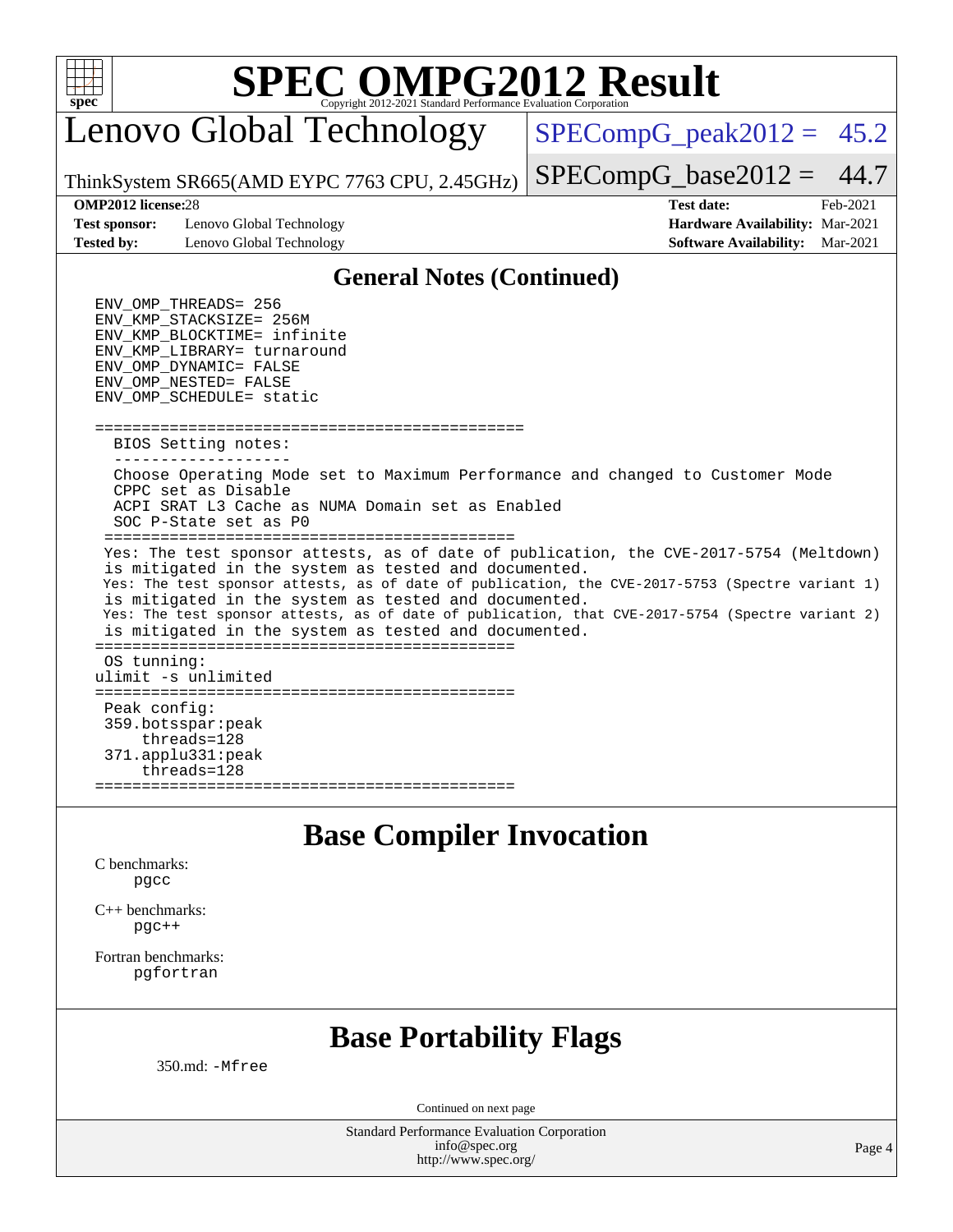

Lenovo Global Technology

 $SPECompG_peak2012 = 45.2$  $SPECompG_peak2012 = 45.2$ 

ThinkSystem SR665(AMD EYPC 7763 CPU, 2.45GHz)  $SPECompG_base2012 = 44.7$  $SPECompG_base2012 = 44.7$ 

**[Test sponsor:](http://www.spec.org/auto/omp2012/Docs/result-fields.html#Testsponsor)** Lenovo Global Technology **[Hardware Availability:](http://www.spec.org/auto/omp2012/Docs/result-fields.html#HardwareAvailability)** Mar-2021 **[Tested by:](http://www.spec.org/auto/omp2012/Docs/result-fields.html#Testedby)** Lenovo Global Technology **[Software Availability:](http://www.spec.org/auto/omp2012/Docs/result-fields.html#SoftwareAvailability)** Mar-2021

**[OMP2012 license:](http://www.spec.org/auto/omp2012/Docs/result-fields.html#OMP2012license)**28 **[Test date:](http://www.spec.org/auto/omp2012/Docs/result-fields.html#Testdate)** Feb-2021

## **[Base Portability Flags \(Continued\)](http://www.spec.org/auto/omp2012/Docs/result-fields.html#BasePortabilityFlags)**

 357.bt331: [-mcmodel=medium](http://www.spec.org/omp2012/results/res2021q1/omp2012-20210223-00195.flags.html#user_baseFPORTABILITY357_bt331_f-mcmodel_3a41622424bdd074c4f0f2d2f224c7e5) 362.fma3d: [-Mfree](http://www.spec.org/omp2012/results/res2021q1/omp2012-20210223-00195.flags.html#user_baseFPORTABILITY362_fma3d_f-Mfree) 363.swim: [-mcmodel=medium](http://www.spec.org/omp2012/results/res2021q1/omp2012-20210223-00195.flags.html#user_baseFPORTABILITY363_swim_f-mcmodel_3a41622424bdd074c4f0f2d2f224c7e5)

**[Base Optimization Flags](http://www.spec.org/auto/omp2012/Docs/result-fields.html#BaseOptimizationFlags)**

[C benchmarks](http://www.spec.org/auto/omp2012/Docs/result-fields.html#Cbenchmarks):

[-O3](http://www.spec.org/omp2012/results/res2021q1/omp2012-20210223-00195.flags.html#user_CCbase_f-O3) [-tp=zen](http://www.spec.org/omp2012/results/res2021q1/omp2012-20210223-00195.flags.html#user_CCbase_f-tp_8786d3749ba9a48cf9c0402180524408) [-mp](http://www.spec.org/omp2012/results/res2021q1/omp2012-20210223-00195.flags.html#user_CCbase_f-mp) [-m64](http://www.spec.org/omp2012/results/res2021q1/omp2012-20210223-00195.flags.html#user_CCbase_f-m64) [-fast](http://www.spec.org/omp2012/results/res2021q1/omp2012-20210223-00195.flags.html#user_CCbase_f-fast) [-Mmovnt](http://www.spec.org/omp2012/results/res2021q1/omp2012-20210223-00195.flags.html#user_CCbase_f-Mmovnt) [-Mfprelaxed](http://www.spec.org/omp2012/results/res2021q1/omp2012-20210223-00195.flags.html#user_CCbase_f-Mfprelaxed) [-Masmkeyword](http://www.spec.org/omp2012/results/res2021q1/omp2012-20210223-00195.flags.html#user_CCbase_f-Masmkeyword) [-Mnosingle](http://www.spec.org/omp2012/results/res2021q1/omp2012-20210223-00195.flags.html#user_CCbase_f-Mnosingle) [-Mschar](http://www.spec.org/omp2012/results/res2021q1/omp2012-20210223-00195.flags.html#user_CCbase_f-Mschar) [-Mnom128](http://www.spec.org/omp2012/results/res2021q1/omp2012-20210223-00195.flags.html#user_CCbase_f-Mnom128)

[C++ benchmarks:](http://www.spec.org/auto/omp2012/Docs/result-fields.html#CXXbenchmarks)

[-O3](http://www.spec.org/omp2012/results/res2021q1/omp2012-20210223-00195.flags.html#user_CXXbase_f-O3) [-tp=zen](http://www.spec.org/omp2012/results/res2021q1/omp2012-20210223-00195.flags.html#user_CXXbase_f-tp_8786d3749ba9a48cf9c0402180524408) [-mp](http://www.spec.org/omp2012/results/res2021q1/omp2012-20210223-00195.flags.html#user_CXXbase_f-mp) [-m64](http://www.spec.org/omp2012/results/res2021q1/omp2012-20210223-00195.flags.html#user_CXXbase_f-m64) [-fast](http://www.spec.org/omp2012/results/res2021q1/omp2012-20210223-00195.flags.html#user_CXXbase_f-fast) [-Mmovnt](http://www.spec.org/omp2012/results/res2021q1/omp2012-20210223-00195.flags.html#user_CXXbase_f-Mmovnt) [-Mfprelaxed](http://www.spec.org/omp2012/results/res2021q1/omp2012-20210223-00195.flags.html#user_CXXbase_f-Mfprelaxed) [-Mnoasmkeyword](http://www.spec.org/omp2012/results/res2021q1/omp2012-20210223-00195.flags.html#user_CXXbase_f-Mnoasmkeyword)

[Fortran benchmarks](http://www.spec.org/auto/omp2012/Docs/result-fields.html#Fortranbenchmarks):

 350.md: [-O3](http://www.spec.org/omp2012/results/res2021q1/omp2012-20210223-00195.flags.html#user_baseFOPTIMIZEOPTIMIZE350_md_f-O3) [-tp=zen](http://www.spec.org/omp2012/results/res2021q1/omp2012-20210223-00195.flags.html#user_baseFOPTIMIZEOPTIMIZE350_md_f-tp_8786d3749ba9a48cf9c0402180524408) [-mp](http://www.spec.org/omp2012/results/res2021q1/omp2012-20210223-00195.flags.html#user_baseFOPTIMIZEOPTIMIZE350_md_f-mp) [-m64](http://www.spec.org/omp2012/results/res2021q1/omp2012-20210223-00195.flags.html#user_baseFOPTIMIZEOPTIMIZE350_md_f-m64) [-fast](http://www.spec.org/omp2012/results/res2021q1/omp2012-20210223-00195.flags.html#user_baseFOPTIMIZEOPTIMIZE350_md_f-fast) [-Mmovnt](http://www.spec.org/omp2012/results/res2021q1/omp2012-20210223-00195.flags.html#user_baseFOPTIMIZEOPTIMIZE350_md_f-Mmovnt) [-Mfprelaxed](http://www.spec.org/omp2012/results/res2021q1/omp2012-20210223-00195.flags.html#user_baseFOPTIMIZEOPTIMIZE350_md_f-Mfprelaxed) [-Mallocatable=95](http://www.spec.org/omp2012/results/res2021q1/omp2012-20210223-00195.flags.html#user_baseFOPTIMIZE350_md_f-Mallocatable_0e4b63fd184c0ce9e00f669f4d8e4cd5) [-Mdefaultunit](http://www.spec.org/omp2012/results/res2021q1/omp2012-20210223-00195.flags.html#user_baseFOPTIMIZE350_md_f-Mdefaultunit) [-Mnostride0](http://www.spec.org/omp2012/results/res2021q1/omp2012-20210223-00195.flags.html#user_baseFOPTIMIZE350_md_f-Mnostride0) [-Mnoiomutex](http://www.spec.org/omp2012/results/res2021q1/omp2012-20210223-00195.flags.html#user_baseFOPTIMIZE350_md_f-Mnoiomutex) [-Mcray=pointer](http://www.spec.org/omp2012/results/res2021q1/omp2012-20210223-00195.flags.html#user_baseFOPTIMIZE350_md_f-Mcray_a641f5fc777f82482c928186ba3bf694)

351.bwaves: Same as 350.md

357.bt331: Same as 350.md

360.ilbdc: Same as 350.md

 362.fma3d: [-O3](http://www.spec.org/omp2012/results/res2021q1/omp2012-20210223-00195.flags.html#user_baseFOPTIMIZEOPTIMIZE362_fma3d_f-O3) [-tp=zen](http://www.spec.org/omp2012/results/res2021q1/omp2012-20210223-00195.flags.html#user_baseFOPTIMIZEOPTIMIZE362_fma3d_f-tp_8786d3749ba9a48cf9c0402180524408) [-mp](http://www.spec.org/omp2012/results/res2021q1/omp2012-20210223-00195.flags.html#user_baseFOPTIMIZEOPTIMIZE362_fma3d_f-mp) [-m64](http://www.spec.org/omp2012/results/res2021q1/omp2012-20210223-00195.flags.html#user_baseFOPTIMIZEOPTIMIZE362_fma3d_f-m64) [-fast](http://www.spec.org/omp2012/results/res2021q1/omp2012-20210223-00195.flags.html#user_baseFOPTIMIZEOPTIMIZE362_fma3d_f-fast) [-Mmovnt](http://www.spec.org/omp2012/results/res2021q1/omp2012-20210223-00195.flags.html#user_baseFOPTIMIZEOPTIMIZE362_fma3d_f-Mmovnt) [-Mfprelaxed](http://www.spec.org/omp2012/results/res2021q1/omp2012-20210223-00195.flags.html#user_baseFOPTIMIZEOPTIMIZE362_fma3d_f-Mfprelaxed) [-Mallocatable=95](http://www.spec.org/omp2012/results/res2021q1/omp2012-20210223-00195.flags.html#user_baseFOPTIMIZE362_fma3d_f-Mallocatable_0e4b63fd184c0ce9e00f669f4d8e4cd5) [-Mdefaultunit](http://www.spec.org/omp2012/results/res2021q1/omp2012-20210223-00195.flags.html#user_baseFOPTIMIZE362_fma3d_f-Mdefaultunit) [-Mnostride0](http://www.spec.org/omp2012/results/res2021q1/omp2012-20210223-00195.flags.html#user_baseFOPTIMIZE362_fma3d_f-Mnostride0) [-Mnoiomutex](http://www.spec.org/omp2012/results/res2021q1/omp2012-20210223-00195.flags.html#user_baseFOPTIMIZE362_fma3d_f-Mnoiomutex) [-Mcray=pointer](http://www.spec.org/omp2012/results/res2021q1/omp2012-20210223-00195.flags.html#user_baseFOPTIMIZE362_fma3d_f-Mcray_a641f5fc777f82482c928186ba3bf694) [-Mnoupcase](http://www.spec.org/omp2012/results/res2021q1/omp2012-20210223-00195.flags.html#user_baseFOPTIMIZE362_fma3d_f-Mnoupcase) [-pgf90libs](http://www.spec.org/omp2012/results/res2021q1/omp2012-20210223-00195.flags.html#user_baseFOPTIMIZE362_fma3d_f-pgf90libs)

363.swim: Same as 350.md

370.mgrid331: Same as 350.md

371.applu331: Same as 350.md

## **[Peak Compiler Invocation](http://www.spec.org/auto/omp2012/Docs/result-fields.html#PeakCompilerInvocation)**

[C benchmarks](http://www.spec.org/auto/omp2012/Docs/result-fields.html#Cbenchmarks): [pgcc](http://www.spec.org/omp2012/results/res2021q1/omp2012-20210223-00195.flags.html#user_CCpeak_pgcc_fcce2a96867ea3998f4ff21c79d3857c)

[C++ benchmarks:](http://www.spec.org/auto/omp2012/Docs/result-fields.html#CXXbenchmarks) [pgc++](http://www.spec.org/omp2012/results/res2021q1/omp2012-20210223-00195.flags.html#user_CXXpeak_pgcpp_e5fc4a0ead554906661557a60ef932e8)

[Fortran benchmarks](http://www.spec.org/auto/omp2012/Docs/result-fields.html#Fortranbenchmarks): [pgfortran](http://www.spec.org/omp2012/results/res2021q1/omp2012-20210223-00195.flags.html#user_FCpeak_pgfortran_08741e282245326e7aab55a06555a99d)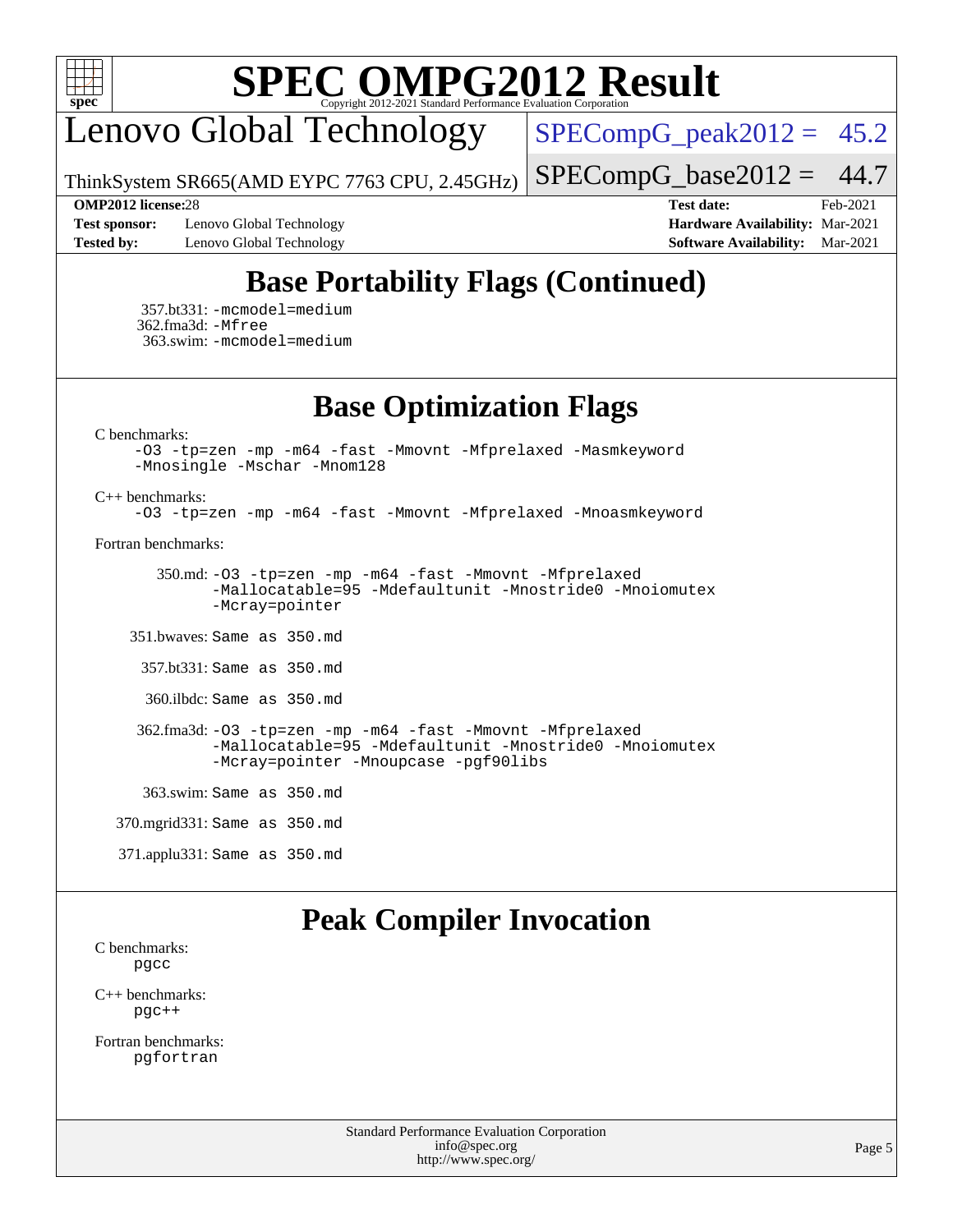

Lenovo Global Technology

 $SPECompG_peak2012 = 45.2$  $SPECompG_peak2012 = 45.2$ 

 $SPECompG_base2012 = 44.7$  $SPECompG_base2012 = 44.7$ 

ThinkSystem SR665(AMD EYPC 7763 CPU, 2.45GHz)

**[Test sponsor:](http://www.spec.org/auto/omp2012/Docs/result-fields.html#Testsponsor)** Lenovo Global Technology **[Hardware Availability:](http://www.spec.org/auto/omp2012/Docs/result-fields.html#HardwareAvailability)** Mar-2021 **[Tested by:](http://www.spec.org/auto/omp2012/Docs/result-fields.html#Testedby)** Lenovo Global Technology **[Software Availability:](http://www.spec.org/auto/omp2012/Docs/result-fields.html#SoftwareAvailability)** Mar-2021

**[OMP2012 license:](http://www.spec.org/auto/omp2012/Docs/result-fields.html#OMP2012license)**28 **[Test date:](http://www.spec.org/auto/omp2012/Docs/result-fields.html#Testdate)** Feb-2021

## **[Peak Portability Flags](http://www.spec.org/auto/omp2012/Docs/result-fields.html#PeakPortabilityFlags)**

 350.md: [-Mfree](http://www.spec.org/omp2012/results/res2021q1/omp2012-20210223-00195.flags.html#user_peakFPORTABILITY350_md_f-Mfree) 357.bt331: [-mcmodel=medium](http://www.spec.org/omp2012/results/res2021q1/omp2012-20210223-00195.flags.html#user_peakFPORTABILITY357_bt331_f-mcmodel_3a41622424bdd074c4f0f2d2f224c7e5) 362.fma3d: [-Mfree](http://www.spec.org/omp2012/results/res2021q1/omp2012-20210223-00195.flags.html#user_peakFPORTABILITY362_fma3d_f-Mfree) 363.swim: [-mcmodel=medium](http://www.spec.org/omp2012/results/res2021q1/omp2012-20210223-00195.flags.html#user_peakFPORTABILITY363_swim_f-mcmodel_3a41622424bdd074c4f0f2d2f224c7e5)

**[Peak Optimization Flags](http://www.spec.org/auto/omp2012/Docs/result-fields.html#PeakOptimizationFlags)**

### [C benchmarks](http://www.spec.org/auto/omp2012/Docs/result-fields.html#Cbenchmarks):

 352.nab: [-O3](http://www.spec.org/omp2012/results/res2021q1/omp2012-20210223-00195.flags.html#user_peakCOPTIMIZEOPTIMIZE352_nab_f-O3) [-tp=zen](http://www.spec.org/omp2012/results/res2021q1/omp2012-20210223-00195.flags.html#user_peakCOPTIMIZEOPTIMIZE352_nab_f-tp_8786d3749ba9a48cf9c0402180524408) [-mp](http://www.spec.org/omp2012/results/res2021q1/omp2012-20210223-00195.flags.html#user_peakCOPTIMIZEOPTIMIZE352_nab_f-mp) [-m64](http://www.spec.org/omp2012/results/res2021q1/omp2012-20210223-00195.flags.html#user_peakCOPTIMIZEOPTIMIZE352_nab_f-m64) [-fast](http://www.spec.org/omp2012/results/res2021q1/omp2012-20210223-00195.flags.html#user_peakCOPTIMIZEOPTIMIZE352_nab_f-fast) [-Mmovnt](http://www.spec.org/omp2012/results/res2021q1/omp2012-20210223-00195.flags.html#user_peakCOPTIMIZEOPTIMIZE352_nab_f-Mmovnt) [-Mfprelaxed](http://www.spec.org/omp2012/results/res2021q1/omp2012-20210223-00195.flags.html#user_peakCOPTIMIZEOPTIMIZE352_nab_f-Mfprelaxed) [-Masmkeyword](http://www.spec.org/omp2012/results/res2021q1/omp2012-20210223-00195.flags.html#user_peakCOPTIMIZE352_nab_f-Masmkeyword) [-Mnosingle](http://www.spec.org/omp2012/results/res2021q1/omp2012-20210223-00195.flags.html#user_peakCOPTIMIZE352_nab_f-Mnosingle) [-Mschar](http://www.spec.org/omp2012/results/res2021q1/omp2012-20210223-00195.flags.html#user_peakCOPTIMIZE352_nab_f-Mschar) [-Mnom128](http://www.spec.org/omp2012/results/res2021q1/omp2012-20210223-00195.flags.html#user_peakCOPTIMIZE352_nab_f-Mnom128) [-alias=ansi](http://www.spec.org/omp2012/results/res2021q1/omp2012-20210223-00195.flags.html#user_peakCOPTIMIZE352_nab_f-alias_1180cc3139632da0ed6e6fcb63bb116e)

358.botsalgn: Same as 352.nab

359.botsspar: Same as 352.nab

367.imagick: Same as 352.nab

 372.smithwa: [-O3](http://www.spec.org/omp2012/results/res2021q1/omp2012-20210223-00195.flags.html#user_peakCOPTIMIZEOPTIMIZE372_smithwa_f-O3) [-tp=zen](http://www.spec.org/omp2012/results/res2021q1/omp2012-20210223-00195.flags.html#user_peakCOPTIMIZEOPTIMIZE372_smithwa_f-tp_8786d3749ba9a48cf9c0402180524408) [-mp](http://www.spec.org/omp2012/results/res2021q1/omp2012-20210223-00195.flags.html#user_peakCOPTIMIZEOPTIMIZE372_smithwa_f-mp) [-m64](http://www.spec.org/omp2012/results/res2021q1/omp2012-20210223-00195.flags.html#user_peakCOPTIMIZEOPTIMIZE372_smithwa_f-m64) [-fast](http://www.spec.org/omp2012/results/res2021q1/omp2012-20210223-00195.flags.html#user_peakCOPTIMIZEOPTIMIZE372_smithwa_f-fast) [-Mmovnt](http://www.spec.org/omp2012/results/res2021q1/omp2012-20210223-00195.flags.html#user_peakCOPTIMIZEOPTIMIZE372_smithwa_f-Mmovnt) [-Mfprelaxed](http://www.spec.org/omp2012/results/res2021q1/omp2012-20210223-00195.flags.html#user_peakCOPTIMIZEOPTIMIZE372_smithwa_f-Mfprelaxed) [-Masmkeyword](http://www.spec.org/omp2012/results/res2021q1/omp2012-20210223-00195.flags.html#user_peakCOPTIMIZE372_smithwa_f-Masmkeyword) [-Mnosingle](http://www.spec.org/omp2012/results/res2021q1/omp2012-20210223-00195.flags.html#user_peakCOPTIMIZE372_smithwa_f-Mnosingle) [-Mschar](http://www.spec.org/omp2012/results/res2021q1/omp2012-20210223-00195.flags.html#user_peakCOPTIMIZE372_smithwa_f-Mschar) [-Mnom128](http://www.spec.org/omp2012/results/res2021q1/omp2012-20210223-00195.flags.html#user_peakCOPTIMIZE372_smithwa_f-Mnom128)

### [C++ benchmarks:](http://www.spec.org/auto/omp2012/Docs/result-fields.html#CXXbenchmarks)

[-O3](http://www.spec.org/omp2012/results/res2021q1/omp2012-20210223-00195.flags.html#user_CXXpeak_f-O3) [-tp=zen](http://www.spec.org/omp2012/results/res2021q1/omp2012-20210223-00195.flags.html#user_CXXpeak_f-tp_8786d3749ba9a48cf9c0402180524408) [-mp](http://www.spec.org/omp2012/results/res2021q1/omp2012-20210223-00195.flags.html#user_CXXpeak_f-mp) [-m64](http://www.spec.org/omp2012/results/res2021q1/omp2012-20210223-00195.flags.html#user_CXXpeak_f-m64) [-fast](http://www.spec.org/omp2012/results/res2021q1/omp2012-20210223-00195.flags.html#user_CXXpeak_f-fast) [-Mmovnt](http://www.spec.org/omp2012/results/res2021q1/omp2012-20210223-00195.flags.html#user_CXXpeak_f-Mmovnt) [-Mfprelaxed](http://www.spec.org/omp2012/results/res2021q1/omp2012-20210223-00195.flags.html#user_CXXpeak_f-Mfprelaxed) [-Mnoasmkeyword](http://www.spec.org/omp2012/results/res2021q1/omp2012-20210223-00195.flags.html#user_CXXpeak_f-Mnoasmkeyword) [-Mnosingle](http://www.spec.org/omp2012/results/res2021q1/omp2012-20210223-00195.flags.html#user_CXXpeak_f-Mnosingle) [-alias=ansi](http://www.spec.org/omp2012/results/res2021q1/omp2012-20210223-00195.flags.html#user_CXXpeak_f-alias_1180cc3139632da0ed6e6fcb63bb116e)

### [Fortran benchmarks](http://www.spec.org/auto/omp2012/Docs/result-fields.html#Fortranbenchmarks):

 350.md: [-O3](http://www.spec.org/omp2012/results/res2021q1/omp2012-20210223-00195.flags.html#user_peakFOPTIMIZEOPTIMIZE350_md_f-O3) [-tp=zen](http://www.spec.org/omp2012/results/res2021q1/omp2012-20210223-00195.flags.html#user_peakFOPTIMIZEOPTIMIZE350_md_f-tp_8786d3749ba9a48cf9c0402180524408) [-mp](http://www.spec.org/omp2012/results/res2021q1/omp2012-20210223-00195.flags.html#user_peakFOPTIMIZEOPTIMIZE350_md_f-mp) [-m64](http://www.spec.org/omp2012/results/res2021q1/omp2012-20210223-00195.flags.html#user_peakFOPTIMIZEOPTIMIZE350_md_f-m64) [-fast](http://www.spec.org/omp2012/results/res2021q1/omp2012-20210223-00195.flags.html#user_peakFOPTIMIZEOPTIMIZE350_md_f-fast) [-Mmovnt](http://www.spec.org/omp2012/results/res2021q1/omp2012-20210223-00195.flags.html#user_peakFOPTIMIZEOPTIMIZE350_md_f-Mmovnt) [-Mfprelaxed](http://www.spec.org/omp2012/results/res2021q1/omp2012-20210223-00195.flags.html#user_peakFOPTIMIZEOPTIMIZE350_md_f-Mfprelaxed) [-Mallocatable=95](http://www.spec.org/omp2012/results/res2021q1/omp2012-20210223-00195.flags.html#user_peakFOPTIMIZE350_md_f-Mallocatable_0e4b63fd184c0ce9e00f669f4d8e4cd5) [-Mdefaultunit](http://www.spec.org/omp2012/results/res2021q1/omp2012-20210223-00195.flags.html#user_peakFOPTIMIZE350_md_f-Mdefaultunit) [-Mnostride0](http://www.spec.org/omp2012/results/res2021q1/omp2012-20210223-00195.flags.html#user_peakFOPTIMIZE350_md_f-Mnostride0) [-Mnoiomutex](http://www.spec.org/omp2012/results/res2021q1/omp2012-20210223-00195.flags.html#user_peakFOPTIMIZE350_md_f-Mnoiomutex) [-Mcray=pointer](http://www.spec.org/omp2012/results/res2021q1/omp2012-20210223-00195.flags.html#user_peakFOPTIMIZE350_md_f-Mcray_a641f5fc777f82482c928186ba3bf694) [-Mbackslash](http://www.spec.org/omp2012/results/res2021q1/omp2012-20210223-00195.flags.html#user_peakFOPTIMIZE350_md_f-Mbackslash) [-Mdlines](http://www.spec.org/omp2012/results/res2021q1/omp2012-20210223-00195.flags.html#user_peakFOPTIMIZE350_md_f-Mdlines)

 351.bwaves: [-O3](http://www.spec.org/omp2012/results/res2021q1/omp2012-20210223-00195.flags.html#user_peakFOPTIMIZEOPTIMIZE351_bwaves_f-O3) [-tp=zen](http://www.spec.org/omp2012/results/res2021q1/omp2012-20210223-00195.flags.html#user_peakFOPTIMIZEOPTIMIZE351_bwaves_f-tp_8786d3749ba9a48cf9c0402180524408) [-mp](http://www.spec.org/omp2012/results/res2021q1/omp2012-20210223-00195.flags.html#user_peakFOPTIMIZEOPTIMIZE351_bwaves_f-mp) [-m64](http://www.spec.org/omp2012/results/res2021q1/omp2012-20210223-00195.flags.html#user_peakFOPTIMIZEOPTIMIZE351_bwaves_f-m64) [-fast](http://www.spec.org/omp2012/results/res2021q1/omp2012-20210223-00195.flags.html#user_peakFOPTIMIZEOPTIMIZE351_bwaves_f-fast) [-Mmovnt](http://www.spec.org/omp2012/results/res2021q1/omp2012-20210223-00195.flags.html#user_peakFOPTIMIZEOPTIMIZE351_bwaves_f-Mmovnt) [-Mfprelaxed](http://www.spec.org/omp2012/results/res2021q1/omp2012-20210223-00195.flags.html#user_peakFOPTIMIZEOPTIMIZE351_bwaves_f-Mfprelaxed) [-fastsse](http://www.spec.org/omp2012/results/res2021q1/omp2012-20210223-00195.flags.html#user_peakOPTIMIZE351_bwaves_f-fastsse) [-Mallocatable=95](http://www.spec.org/omp2012/results/res2021q1/omp2012-20210223-00195.flags.html#user_peakFOPTIMIZE351_bwaves_f-Mallocatable_0e4b63fd184c0ce9e00f669f4d8e4cd5) [-Mdefaultunit](http://www.spec.org/omp2012/results/res2021q1/omp2012-20210223-00195.flags.html#user_peakFOPTIMIZE351_bwaves_f-Mdefaultunit) [-Mnostride0](http://www.spec.org/omp2012/results/res2021q1/omp2012-20210223-00195.flags.html#user_peakFOPTIMIZE351_bwaves_f-Mnostride0) [-Mnoiomutex](http://www.spec.org/omp2012/results/res2021q1/omp2012-20210223-00195.flags.html#user_peakFOPTIMIZE351_bwaves_f-Mnoiomutex) [-Mcray=pointer](http://www.spec.org/omp2012/results/res2021q1/omp2012-20210223-00195.flags.html#user_peakFOPTIMIZE351_bwaves_f-Mcray_a641f5fc777f82482c928186ba3bf694) [-Mfixed](http://www.spec.org/omp2012/results/res2021q1/omp2012-20210223-00195.flags.html#user_peakFOPTIMIZE351_bwaves_f-Mfixed) [-pgf77libs](http://www.spec.org/omp2012/results/res2021q1/omp2012-20210223-00195.flags.html#user_peakFOPTIMIZE351_bwaves_f-pgf77libs)

 357.bt331: [-O3](http://www.spec.org/omp2012/results/res2021q1/omp2012-20210223-00195.flags.html#user_peakFOPTIMIZEOPTIMIZE357_bt331_f-O3) [-tp=zen](http://www.spec.org/omp2012/results/res2021q1/omp2012-20210223-00195.flags.html#user_peakFOPTIMIZEOPTIMIZE357_bt331_f-tp_8786d3749ba9a48cf9c0402180524408) [-mp](http://www.spec.org/omp2012/results/res2021q1/omp2012-20210223-00195.flags.html#user_peakFOPTIMIZEOPTIMIZE357_bt331_f-mp) [-m64](http://www.spec.org/omp2012/results/res2021q1/omp2012-20210223-00195.flags.html#user_peakFOPTIMIZEOPTIMIZE357_bt331_f-m64) [-fast](http://www.spec.org/omp2012/results/res2021q1/omp2012-20210223-00195.flags.html#user_peakFOPTIMIZEOPTIMIZE357_bt331_f-fast) [-Mmovnt](http://www.spec.org/omp2012/results/res2021q1/omp2012-20210223-00195.flags.html#user_peakFOPTIMIZEOPTIMIZE357_bt331_f-Mmovnt) [-Mfprelaxed](http://www.spec.org/omp2012/results/res2021q1/omp2012-20210223-00195.flags.html#user_peakFOPTIMIZEOPTIMIZE357_bt331_f-Mfprelaxed) [-fastsse](http://www.spec.org/omp2012/results/res2021q1/omp2012-20210223-00195.flags.html#user_peakOPTIMIZE357_bt331_f-fastsse) [-Mallocatable=95](http://www.spec.org/omp2012/results/res2021q1/omp2012-20210223-00195.flags.html#user_peakFOPTIMIZE357_bt331_f-Mallocatable_0e4b63fd184c0ce9e00f669f4d8e4cd5) [-Mdefaultunit](http://www.spec.org/omp2012/results/res2021q1/omp2012-20210223-00195.flags.html#user_peakFOPTIMIZE357_bt331_f-Mdefaultunit) [-Mnostride0](http://www.spec.org/omp2012/results/res2021q1/omp2012-20210223-00195.flags.html#user_peakFOPTIMIZE357_bt331_f-Mnostride0) [-Mnoiomutex](http://www.spec.org/omp2012/results/res2021q1/omp2012-20210223-00195.flags.html#user_peakFOPTIMIZE357_bt331_f-Mnoiomutex) [-Mcray=pointer](http://www.spec.org/omp2012/results/res2021q1/omp2012-20210223-00195.flags.html#user_peakFOPTIMIZE357_bt331_f-Mcray_a641f5fc777f82482c928186ba3bf694)

 360.ilbdc: [-O3](http://www.spec.org/omp2012/results/res2021q1/omp2012-20210223-00195.flags.html#user_peakFOPTIMIZEOPTIMIZE360_ilbdc_f-O3) [-tp=zen](http://www.spec.org/omp2012/results/res2021q1/omp2012-20210223-00195.flags.html#user_peakFOPTIMIZEOPTIMIZE360_ilbdc_f-tp_8786d3749ba9a48cf9c0402180524408) [-mp](http://www.spec.org/omp2012/results/res2021q1/omp2012-20210223-00195.flags.html#user_peakFOPTIMIZEOPTIMIZE360_ilbdc_f-mp) [-m64](http://www.spec.org/omp2012/results/res2021q1/omp2012-20210223-00195.flags.html#user_peakFOPTIMIZEOPTIMIZE360_ilbdc_f-m64) [-fast](http://www.spec.org/omp2012/results/res2021q1/omp2012-20210223-00195.flags.html#user_peakFOPTIMIZEOPTIMIZE360_ilbdc_f-fast) [-Mmovnt](http://www.spec.org/omp2012/results/res2021q1/omp2012-20210223-00195.flags.html#user_peakFOPTIMIZEOPTIMIZE360_ilbdc_f-Mmovnt) [-Mfprelaxed](http://www.spec.org/omp2012/results/res2021q1/omp2012-20210223-00195.flags.html#user_peakFOPTIMIZEOPTIMIZE360_ilbdc_f-Mfprelaxed) [-Mallocatable=95](http://www.spec.org/omp2012/results/res2021q1/omp2012-20210223-00195.flags.html#user_peakFOPTIMIZEOPTIMIZE360_ilbdc_f-Mallocatable_0e4b63fd184c0ce9e00f669f4d8e4cd5) [-Mdefaultunit](http://www.spec.org/omp2012/results/res2021q1/omp2012-20210223-00195.flags.html#user_peakFOPTIMIZEOPTIMIZE360_ilbdc_f-Mdefaultunit) [-Mnostride0](http://www.spec.org/omp2012/results/res2021q1/omp2012-20210223-00195.flags.html#user_peakFOPTIMIZEOPTIMIZE360_ilbdc_f-Mnostride0) [-Mnoiomutex](http://www.spec.org/omp2012/results/res2021q1/omp2012-20210223-00195.flags.html#user_peakFOPTIMIZEOPTIMIZE360_ilbdc_f-Mnoiomutex) [-Mcray=pointer](http://www.spec.org/omp2012/results/res2021q1/omp2012-20210223-00195.flags.html#user_peakFOPTIMIZEOPTIMIZE360_ilbdc_f-Mcray_a641f5fc777f82482c928186ba3bf694) [-Mnoupcase](http://www.spec.org/omp2012/results/res2021q1/omp2012-20210223-00195.flags.html#user_peakOPTIMIZE360_ilbdc_f-Mnoupcase)

 362.fma3d: [-O3](http://www.spec.org/omp2012/results/res2021q1/omp2012-20210223-00195.flags.html#user_peakFOPTIMIZEOPTIMIZE362_fma3d_f-O3) [-tp=zen](http://www.spec.org/omp2012/results/res2021q1/omp2012-20210223-00195.flags.html#user_peakFOPTIMIZEOPTIMIZE362_fma3d_f-tp_8786d3749ba9a48cf9c0402180524408) [-mp](http://www.spec.org/omp2012/results/res2021q1/omp2012-20210223-00195.flags.html#user_peakFOPTIMIZEOPTIMIZE362_fma3d_f-mp) [-m64](http://www.spec.org/omp2012/results/res2021q1/omp2012-20210223-00195.flags.html#user_peakFOPTIMIZEOPTIMIZE362_fma3d_f-m64) [-fast](http://www.spec.org/omp2012/results/res2021q1/omp2012-20210223-00195.flags.html#user_peakFOPTIMIZEOPTIMIZE362_fma3d_f-fast) [-Mmovnt](http://www.spec.org/omp2012/results/res2021q1/omp2012-20210223-00195.flags.html#user_peakFOPTIMIZEOPTIMIZE362_fma3d_f-Mmovnt) [-Mfprelaxed](http://www.spec.org/omp2012/results/res2021q1/omp2012-20210223-00195.flags.html#user_peakFOPTIMIZEOPTIMIZE362_fma3d_f-Mfprelaxed) [-Mallocatable=95](http://www.spec.org/omp2012/results/res2021q1/omp2012-20210223-00195.flags.html#user_peakFOPTIMIZE362_fma3d_f-Mallocatable_0e4b63fd184c0ce9e00f669f4d8e4cd5) [-Mdefaultunit](http://www.spec.org/omp2012/results/res2021q1/omp2012-20210223-00195.flags.html#user_peakFOPTIMIZE362_fma3d_f-Mdefaultunit) [-Mnostride0](http://www.spec.org/omp2012/results/res2021q1/omp2012-20210223-00195.flags.html#user_peakFOPTIMIZE362_fma3d_f-Mnostride0) [-Mnoiomutex](http://www.spec.org/omp2012/results/res2021q1/omp2012-20210223-00195.flags.html#user_peakFOPTIMIZE362_fma3d_f-Mnoiomutex) [-Mcray=pointer](http://www.spec.org/omp2012/results/res2021q1/omp2012-20210223-00195.flags.html#user_peakFOPTIMIZE362_fma3d_f-Mcray_a641f5fc777f82482c928186ba3bf694) [-Mnoupcase](http://www.spec.org/omp2012/results/res2021q1/omp2012-20210223-00195.flags.html#user_peakFOPTIMIZE362_fma3d_f-Mnoupcase) [-pgf90libs](http://www.spec.org/omp2012/results/res2021q1/omp2012-20210223-00195.flags.html#user_peakFOPTIMIZE362_fma3d_f-pgf90libs)

Continued on next page

Standard Performance Evaluation Corporation [info@spec.org](mailto:info@spec.org) <http://www.spec.org/>